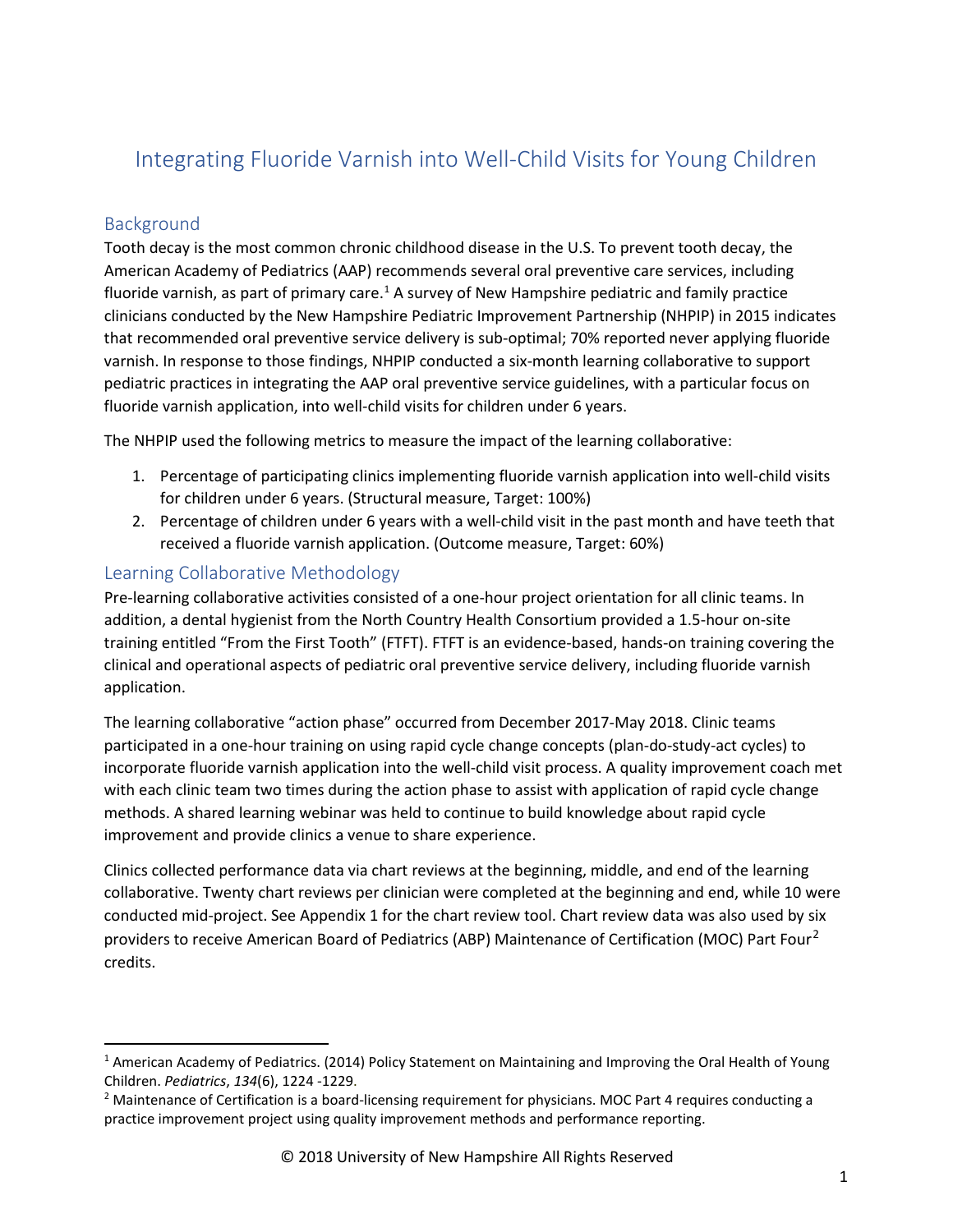A post-action phase satisfaction survey with the learning collaborative was implemented in June 2018. (See Appendix 2 for the satisfaction survey). The survey was web-based and responses were anonymous. A final shared learning webinar to discuss the performance data, satisfaction survey results, and sustainability strategies was also conducted.

## Results

Three practices participated in the learning collaborative; two others received the FTFT training and quality improvement support, but were unable to participate in the full learning collaborative due to time constraints. Approximately 50 clinicians and staff participated in the FTFT trainings. All five practices that participated in the FTFT training integrated oral health preventive services into their well-child visits, thus achieving the target of 100%.

Of the three practices participating in the learning collaborative, two submitted data about the number of children under 6 years with a well-child visit in the past month that received a fluoride varnish application. (One practice, which was a newly opened clinic, did not have sufficient pediatric patient volume at the time to support performance monitoring. A QI coach worked with them to develop a workflow to use as pediatric patient volume increases in the future.) By the end of the learning collaborative, one practice exceeded the benchmark of 60% of eligible children receiving fluoride varnish while the other practice did not. (See Figure 1.) Two significant factors affected the latter practice from not reaching the 60% threshold. Parents for 31% of children eligible for varnish declined application as the child had received or were soon to be receiving fluoride varnish at a dental visit; Women, Infants, and Children (WIC) visit; or at school. Second, this practice took an incremental approach to integrating varnish application, piloting this work with one clinician and then rolling out to others one at a time. As such, all clinicians were not applying varnish throughout the learning collaborative. Of note, this practice has now expanded to all clinicians applying varnish at well-child visits under 6 years. Chart review documentation revealed only three instances of varnish application denial due to parent distrust of fluoride varnish.





*Figure 1. Chart review data from two of the practices participating in the learning collaborative*

A total of six clinicians completed the post-collaborative satisfaction survey. All respondents indicated they were "very satisfied" with the learning collaborative and that the length of it was "just right". Allrespondents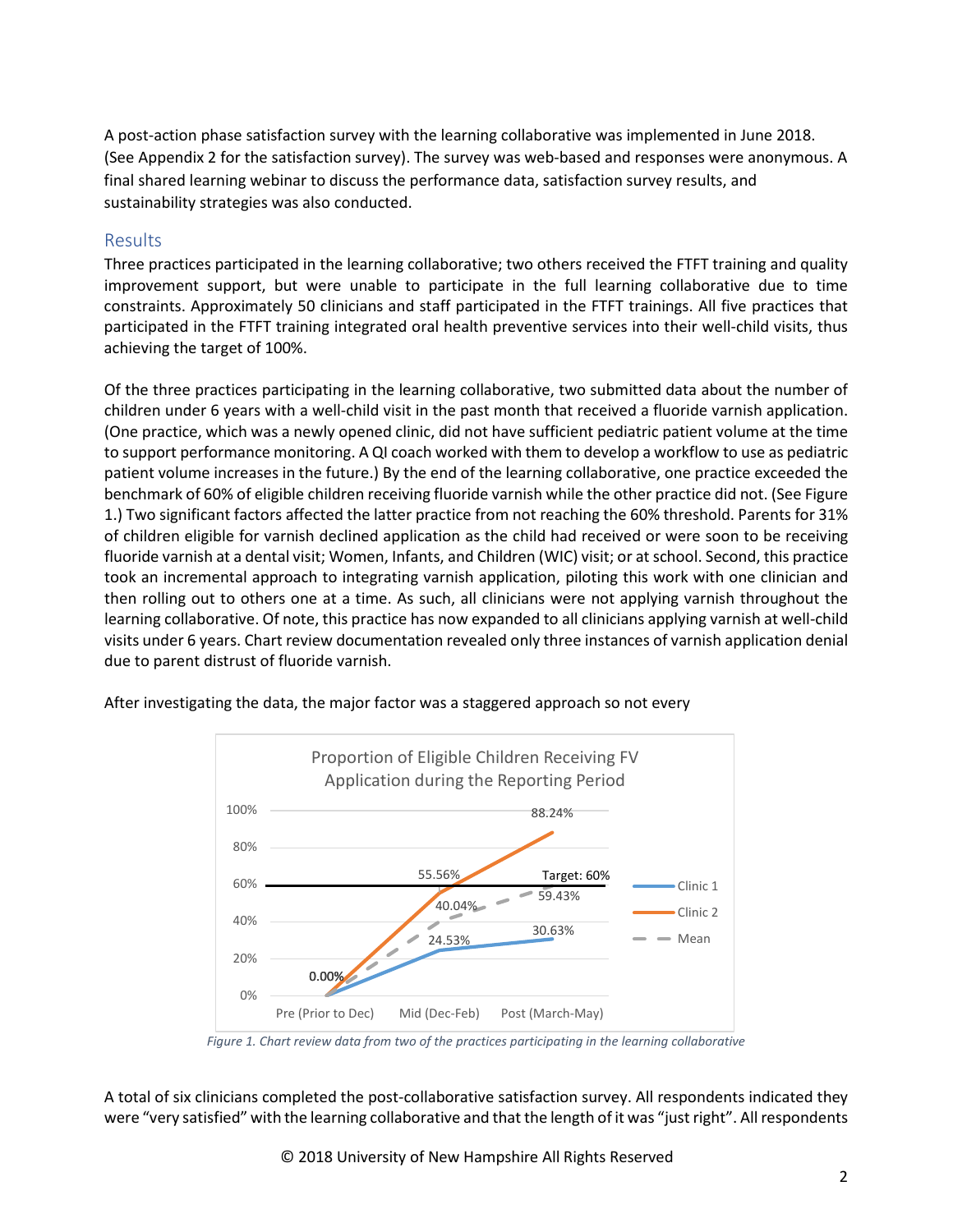agreed that the learning collaborative helped their clinic meet the AAP oral preventive services guideline, employ rapid change cycles to improve care, use team-building principles to facilitate practice change, and identify strategies to sustain fluoride varnish application efforts after project end. Of all the learning collaborative supports, clinicians identified coaching visits with a QI facilitator as most helpful. Survey respondents were queried if the length of the well-child visit had increased, stayed the same, or decreased since incorporating oral health preventive services; 50% reported the visit length increased, while 50% indicated it stayed the same. Clinicians identified the biggest benefits of participating in the collaborative were improved oral health care for patients and providing the structure/accountability factor to implement fluoride varnish. Survey respondents were asked if their clinic experienced any unintended consequences from their participation in the project; none were voiced. Survey respondents were also asked to share thoughts on collaborative design and/or content. One respondent noted that s/he liked not having monthly conference calls and meetings, while another requested more frequent communication. All respondents seeking MOC Part 4 credit indicated that getting these credits was a value-add for their participation.

## Lessons Learned

The oral health learning collaborative reinforced many of the known benefits and barriers of quality improvement initiatives in the clinical setting. One of the major barriers is that practices are under significant time constraints and, despite practices being very interested in a topic, they may not be able to participate in a learning collaborative due to other competing priorities. And while it may be possible for improvement in outcomes with topic-specific training alone, there was anecdotal evidence from the practices in this project that the topic-level training coupled with quality improvement work makes the implementation of work flows and data collection to support practice changes more robust, despite requiring more time.

Given these issues of time available for practices to commit to participating in these types of projects, recruitment can be difficult. In order to recruit the three practices that fully participated in the learning collaborative and the two that received FTFT training, NHPIP reached out to ten practices. Each reach-out often takes significant staff time. Leveraging existing relationships that IHPP has with clinics to "get in the door" was important.

When practices do join a learning collaborative, it is critical to have a clinician champion for the project. In one of the clinics, the clinician champion piloted the fluoride varnish and identified a process workflow that was spread to all clinicians. In another practice, the clinician was the only one ready to prioritize oral health and was able to develop a workflow and process that could be shared with other clinicians when they were ready.

While MOC credit can be an important incentive for provider participation, the process to offer and receive credit can be cumbersome. For past learning collaboratives, the NHPIP has typically applied to the American Board of Pediatrics to garner approval for providing MOC Part 4 credits for the project. This requires the NHPIP to track physician participation and attest to whether they have met the requirements, which can take a considerable amount of time. In addition, it requires physicians seeking MOC to participate in a number of learning collaborative activities. For some physicians, this requirement might inhibit them from receiving MOC credit if they are unable to attend activities due to scheduling conflicts or other factors out of their control. As part of the oral health learning collaborative, the practices applied for MOC Part 4 credits themselves with support from NHPIP project staff. When a practice applies for MOC Part 4, the reporting requirement is less burdensome. Participants shared anecdotally that applying for MOC Part 4 as individual practices (versus through the NHPIP) was simple and quick.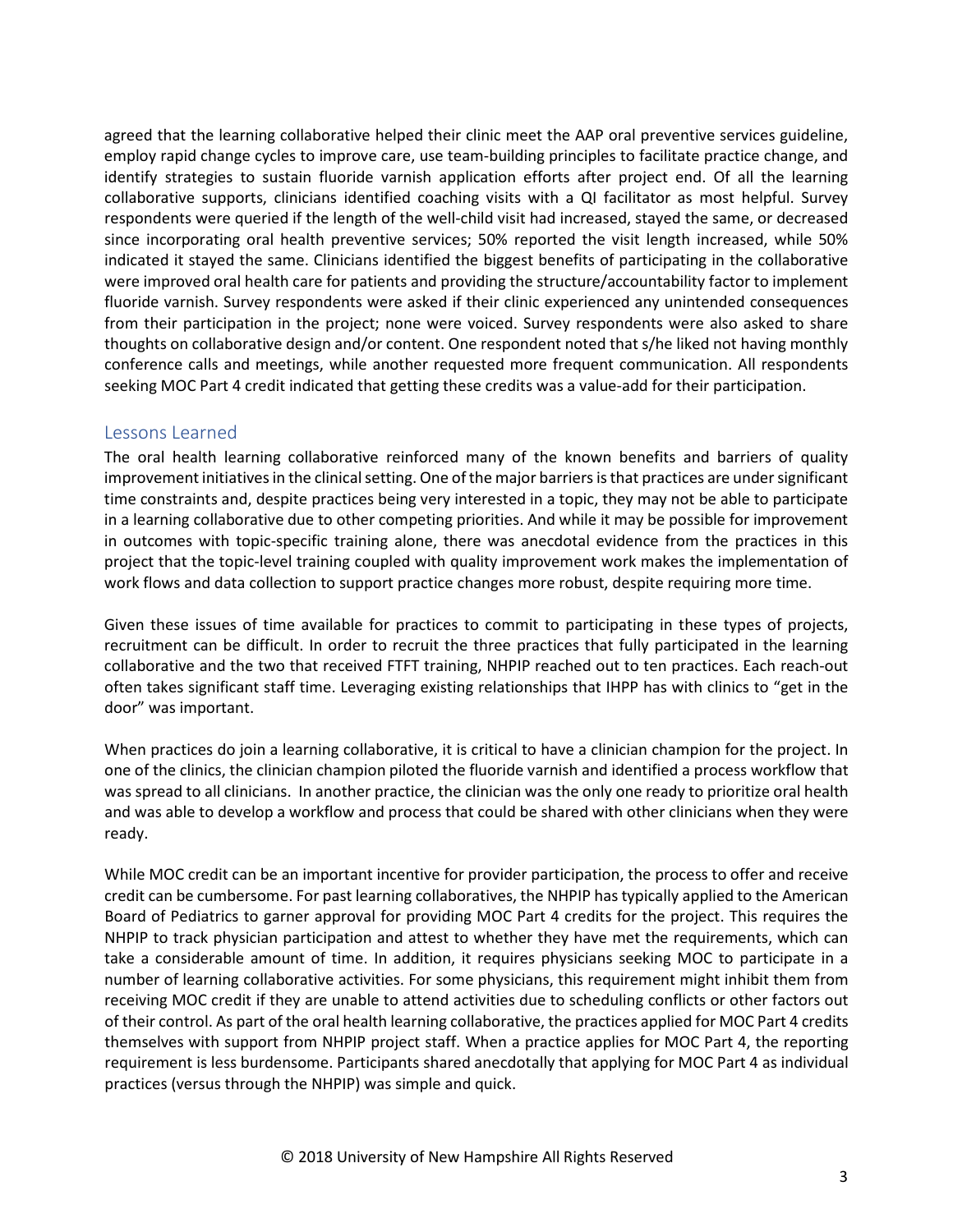Learning collaboratives can provide the support and accountability a clinic team needs to implement new care processes or refine existing ones. They also can function as valuable opportunities for clinicians to attain required MOC Part 4 credits. Clinician champions play a pivotal role in supporting change processes. Assuch, listening and integrating clinician feedback in future learning collaborative design is critical. Based on learning from this project, future learning collaborative design may be enhanced by 1) increased use of QI coaching and 2) organizing the provision of MOC Part 4 credits as individual practice projects.

## Acknowledgement

We would like to thank the HNH Foundation for their generous support of this project.

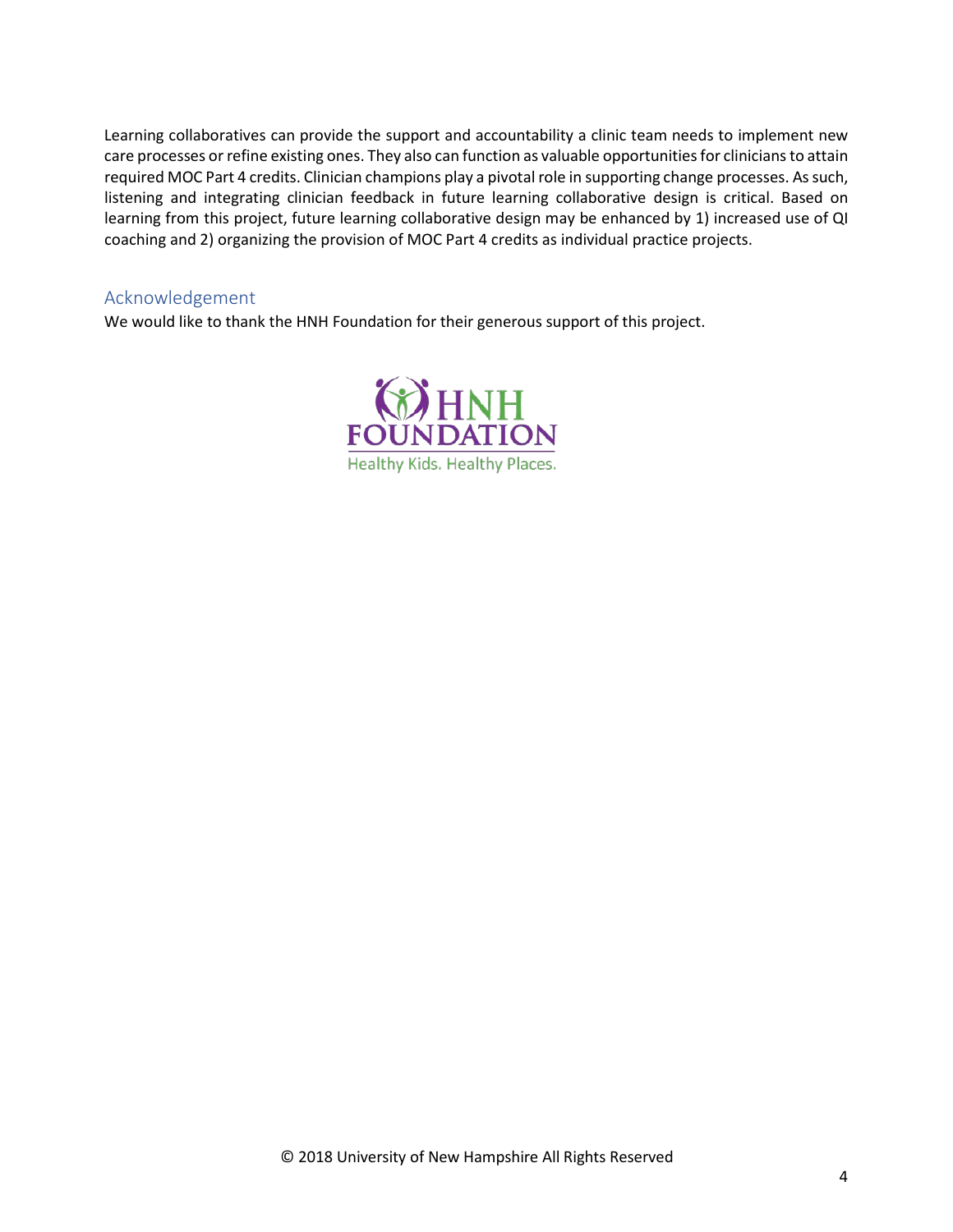## Appendix 1

## NHPIP Chart Review Template

## Fluoride varnish

#### Part 1: Description of Sampling

#### **Number of charts:**

Pre: 20 charts total Mid-project:10 charts total Post: 20 charts total

#### **Reporting period:**

Pre: Begin at Nov. 30, 2017 and work your way back until you get to 20 charts Mid: Begin at Feb. 28, 2018 and work your way back until you get to 10 charts Post: Begin at May 31, 2018 and work your way back until you get to 20 charts

**Quality Control:** 10% of the charts should be rechecked by a second staff member to verify that the results are the same.

#### Part 2: Description of Measures to be Derived from Medical Abstraction Tool Data\_\_

#### **Eligible Population**

| Age                    | Children 5 years of age and younger before the start of your chart review<br>with a well-child visit in the reporting period |
|------------------------|------------------------------------------------------------------------------------------------------------------------------|
| <b>Event/Diagnosis</b> | Age-specific well-child visit:<br>The 6-month well-child visit to the 5-year well-child visit.                               |

**Measure #1: Children under 6 years with a well-child visit in the past month and have teeth that received a fluoride varnish application.**

#### **Data Source:** Medical Record

**Numerator:** Number of children between 6 months and 5 years of age with a well visit during the reporting period that received fluoride varnish at any well child visit.

**Denominator:** Number of children between 6 months and 5 years of age with teeth that had a well visit during the reporting period.

#### Part 3: Description of Medical Abstraction Tool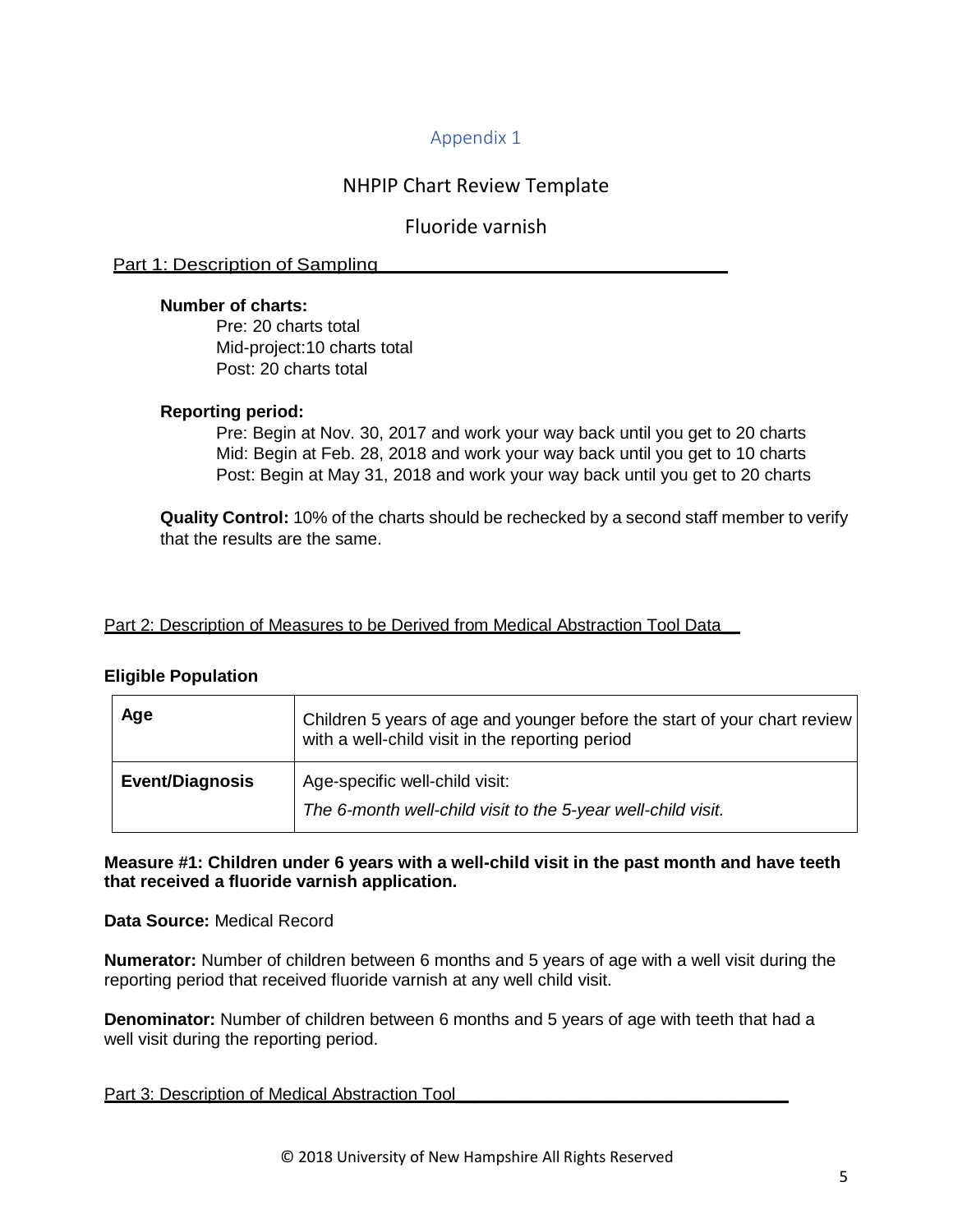The following page provides a description of variables that need to be collected for each chart in the sample. Please record this data in the provided Excel or Word template.

## Medical Record Abstraction Form: PART ONE

#### **General Abstraction and Child Visit Information**

| 1.1 Abstraction Date         |  | (mm/dd/yyyy) |
|------------------------------|--|--------------|
| 1.2 Abstractor Initial       |  |              |
| 1.3 Date of well-child visit |  | (mm/dd/yyyy) |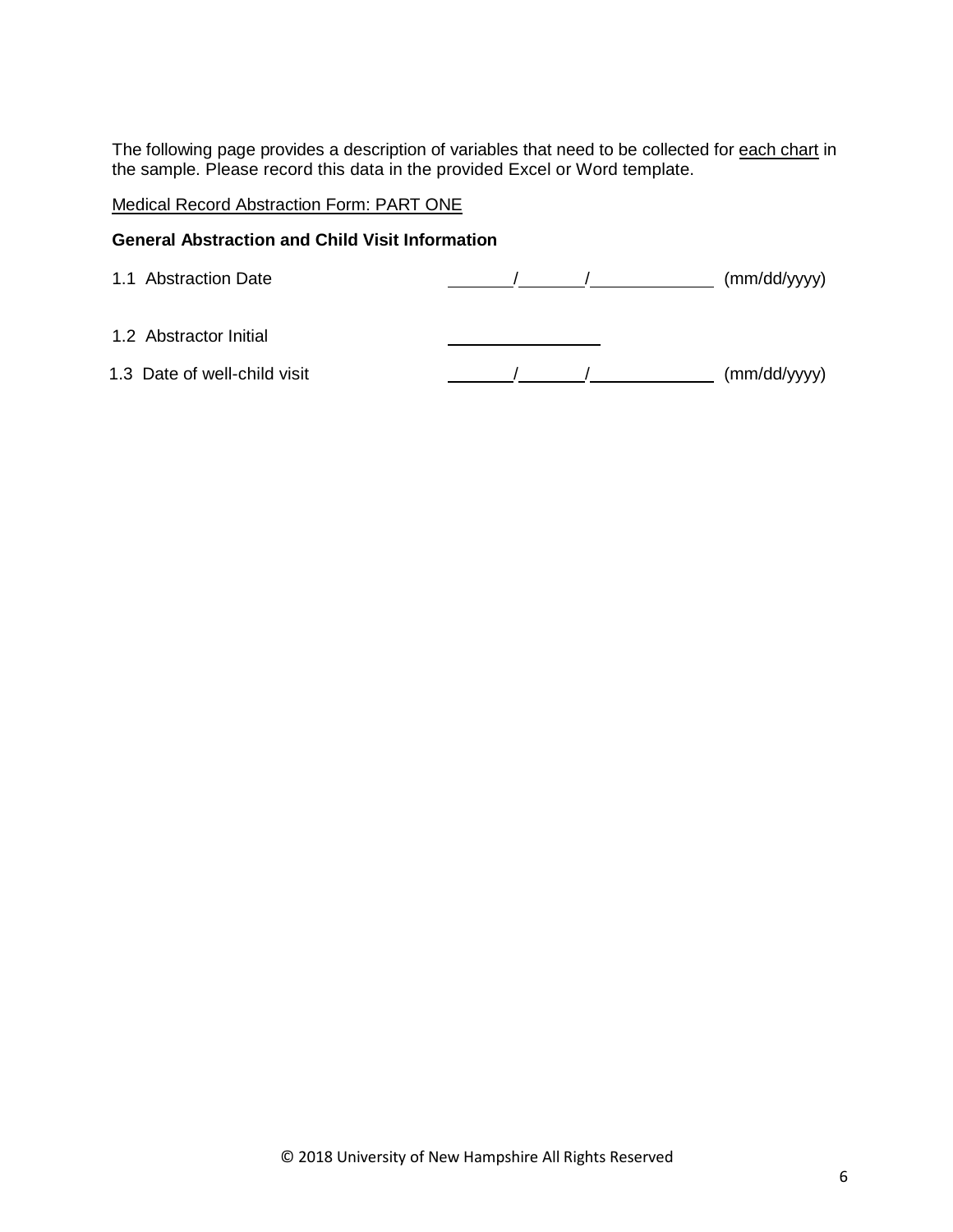



1.4 The child was in for his/her (check one)

|                                                 | 6 month well child visit                                           | 24 month well child visit             |  |
|-------------------------------------------------|--------------------------------------------------------------------|---------------------------------------|--|
|                                                 | 9 month well child visit                                           | 30 month well child visit             |  |
|                                                 | 12 month well child visit                                          | 3 year well child visit               |  |
|                                                 | 15 month well child visit                                          | 4 year well child visit               |  |
|                                                 | 18 month well child visit                                          | 5 year well child visit               |  |
|                                                 |                                                                    |                                       |  |
| 1.5 Age of child at well-child visit            |                                                                    | months                                |  |
| 1.6 Does the child have teeth?<br>No $\Box$ Yes |                                                                    |                                       |  |
|                                                 | <b>Medical Record Abstraction Form: PART TWO</b>                   |                                       |  |
|                                                 | 2.1 Is there documentation of the application of fluoride varnish? |                                       |  |
|                                                 | $\Box$ No (If no, go to 2.2)                                       | $\Box$ Yes (If yes, end chart review) |  |
|                                                 | 2.2 Is there documentation of parental refusal?                    |                                       |  |
|                                                 | $\square$ No (If no, end chart review)                             | $\Box$ Yes (If yes, go to 2.3)        |  |
|                                                 | 2.3 What was the explanation for parental refusal?                 |                                       |  |

\_\_\_\_\_\_\_\_\_\_\_\_\_\_\_\_\_\_\_\_\_\_\_\_\_\_\_\_\_\_\_\_\_\_\_\_\_\_\_\_\_\_\_\_\_\_\_\_\_\_\_\_\_\_\_\_\_\_\_\_\_\_\_\_\_\_\_\_\_\_\_\_\_\_\_\_ \_\_\_\_\_\_\_\_\_\_\_\_\_\_\_\_\_\_\_\_\_\_\_\_\_\_\_\_\_\_\_\_\_\_\_\_\_\_\_\_\_\_\_\_\_\_\_\_\_\_\_\_\_\_\_\_\_\_\_\_\_\_\_\_\_\_\_\_\_\_\_\_\_\_\_\_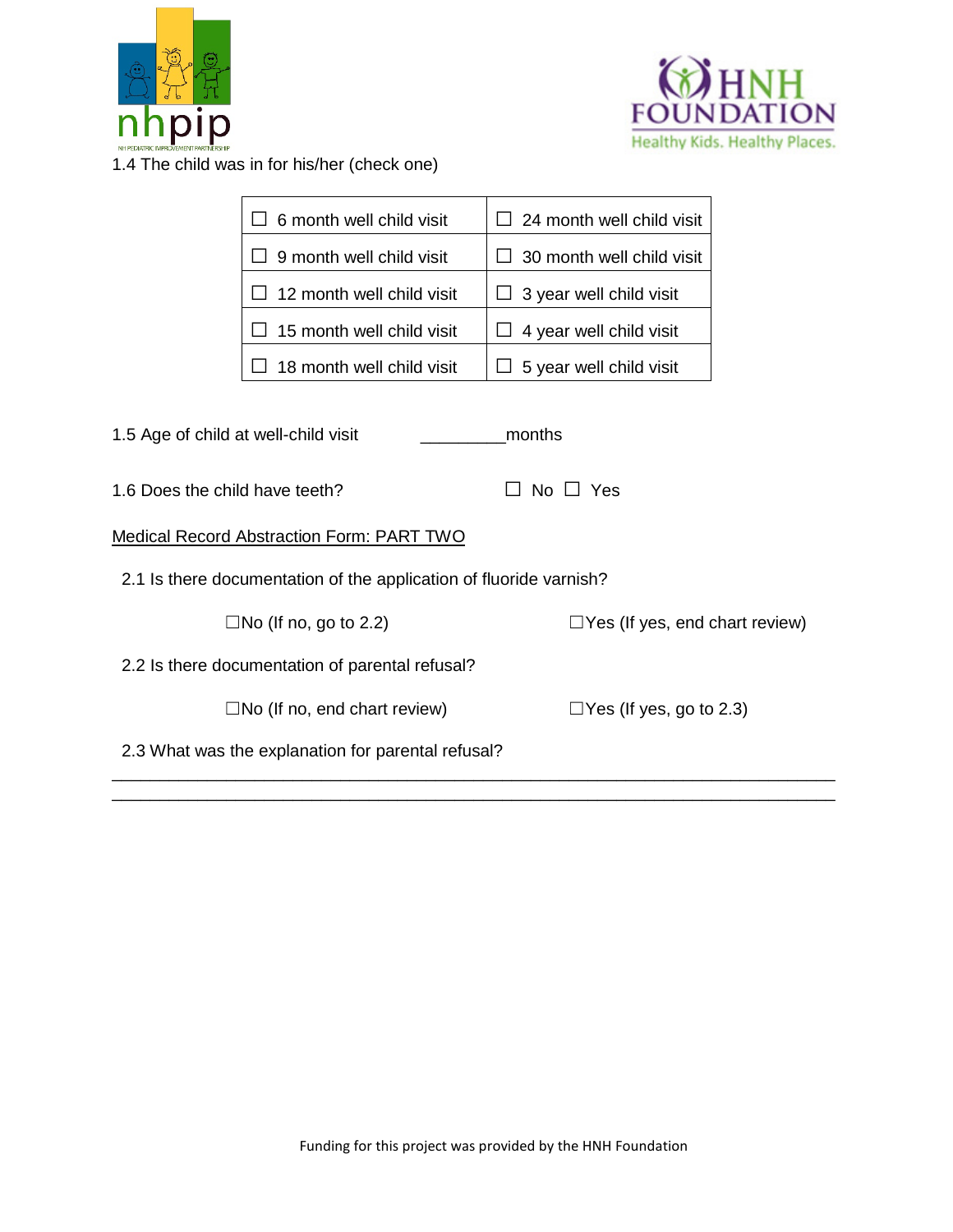



#### Appendix 2

#### **NHPIP Oral Health Learning Collaborative Satisfaction Survey**

CONSENT FORM FOR PARTICIPATION IN A RESEARCH STUDY

## **RESEARCHER AND TITLE OF STUDY**

My name is Molly O'Neil

This study is the satisfaction survey for the oral health preventive services learning collaborative.

## **WHAT IS THE PURPOSE OF THIS FORM?**

This consent form describes the research study and helps you to decide if you want to participate. It provides important information about what you will be asked to do in the study, about the risks and benefits of participating in the study, and about your rights as a research participant. You should:

- Read the information in this document carefully.
- Ask the research personnel any questions, particularly if you do not understand something.
- Not agree to participate until all your questions have been answered, or until you are sure that you want to.
- Understand that your participation in this study involves you completing a satisfaction survey that will last about 5-10 minutes.

## **WHAT IS THE PURPOSE OF THIS STUDY?**

The purpose of the satisfaction survey is to get participant feedback about the learning collaborative.

There will be approximately 25 staff from up to 5 pediatric and/or family medicine clinics participating in the satisfaction survey.

## **WHAT DOES YOUR PARTICIPATION IN THIS STUDY INVOLVE?**

Participation in the satisfaction survey involves the participants responding to questions about the learning collaborative activities and supports. Participants will be asked to give their feedback about what went well and what could be improved for the learning collaborative. This survey should take between 5-10 minutes to complete.

## **WHAT ARE THE POSSIBLE RISKS OF PARTICIPATING IN THIS STUDY?**

Participation in this study is expected to present minimal risk to you.

## **WHAT ARE THE POSSIBLE BENEFITS OF PARTICIPATING IN THIS STUDY?**

The benefit of participating in the study will be to have an opportunity to provide feedback to project staff about the learning collaborative that will be used in planning future collaboratives.

## **WILL YOU RECEIVE ANY COMPENSATION FOR PARTICIPATING IN THIS STUDY?**

Compensation will not be provided for completion of the survey.

## **DO YOU HAVE TO TAKE PART IN THIS STUDY?**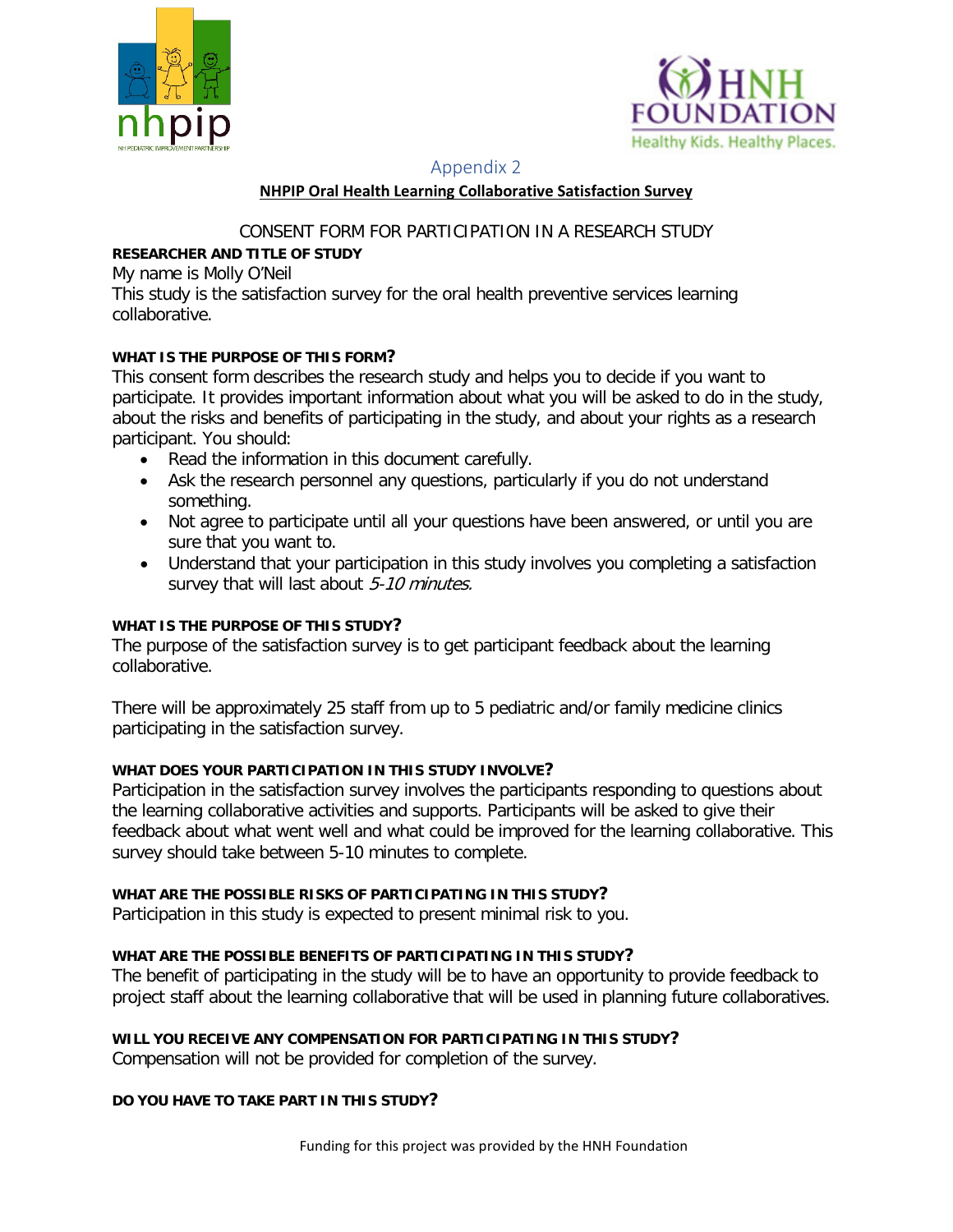



Taking part in this study is completely voluntary. You may choose not to take part at all. If you agree to participate, you may refuse to answer any question. If you decide not to participate, you will not be penalized or lose any benefits for which you would otherwise qualify.

#### **CAN YOU WITHDRAW FROM THIS STUDY?**

If you agree to participate in this study and you then change your mind, you may stop participating at any time. Any data collected as part of your participation will remain part of the study records. If you decide to stop participating at any time, you will not be penalized or lose any benefits for which you would otherwise qualify.

#### **HOW WILL THE CONFIDENTIALITY OF YOUR RECORDS BE PROTECTED?**

I plan to maintain the confidentiality of all data and records associated with your participation in this research.

Further, any communication via the internet poses minimal risk of a breach of confidentiality.

To help protect the confidentiality of your information, we will not ask for your name and will not be collecting your IP address. Only project staff (Molly O'Neil, Jo Porter, Holly Tutko) will have access to your individual responses. I will report the data in aggregate. The results will be used in a final report that will be shared with the all of the participating clinics, the funder, and other stakeholders.

## **WHOM TO CONTACT IF YOU HAVE QUESTIONS ABOUT THIS STUDY**

If you have any questions pertaining to the research you can contact Molly O'Neil at molly.oneil@unh.edu or 603-513-5132 to discuss them.

If you have questions about your rights as a research subject you can contact Dr. Julie Simpson in UNH Research Integrity Services, 603/862-2003 or Julie.simpson@unh.edu to discuss them.

- o Click here if you consent to participate in the research study.
- o Click here if you decline to participate in the research study.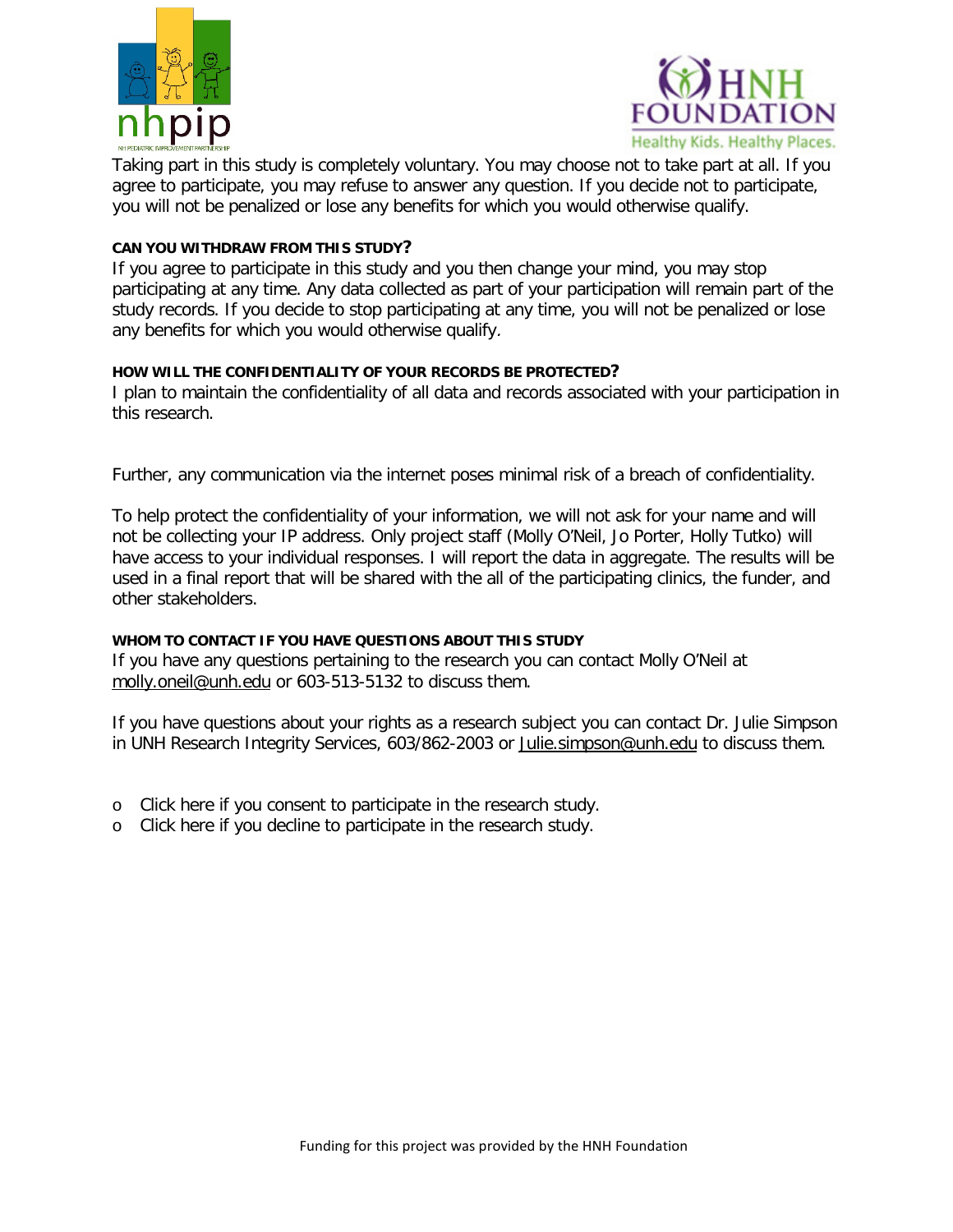



The below table lists the goals of this oral health learning collaborative. Please indicate your level of agreement or disagreement with each statement. (1= strongly disagree and 5=strongly agree).

1. This learning collaborative helped our clinic team

| Implement the AAP oral             |   |   |  | 1 2 3 4 5 Not sure |
|------------------------------------|---|---|--|--------------------|
| preventive services guidelines     |   |   |  |                    |
| Use the Model for                  |   | 1 |  | 2 3 4 5 Not sure   |
| Improvement e.g. Plan-Do-          |   |   |  |                    |
| Study-Act (PDSA) cycles to         |   |   |  |                    |
| improve care                       |   |   |  |                    |
| Use team-building principles       |   | 1 |  | 2 3 4 5 Not sure   |
| (setting common goal, defining     |   |   |  |                    |
| roles, etc) to facilitate practice |   |   |  |                    |
| change                             |   |   |  |                    |
| Identify strategies to sustain     | 1 |   |  | 2 3 4 5 Not sure   |
| fluoride varnish application       |   |   |  |                    |
| efforts after the project          |   |   |  |                    |

- 2. Since incorporating oral health preventive services into well-child visits, the length of the these visits has:
	- Decreased
	- Stayed the same
	- Increased
	- Not sure
- 3. Did you participate in a monthly conference call?
	- a. Yes, go to 25 a.
	- b. No

#### To what extent did the monthly conference calls:

| 25a. Improve your team's understanding of<br>Quality Improvement tools and methods | Very little, some, quite a bit, a lot |
|------------------------------------------------------------------------------------|---------------------------------------|
| 25b. Support your team's efforts to integrate oral                                 | Very little, some, quite a bit, a lot |
| preventive services into your practice                                             |                                       |
| 25c. Facilitate shared learning amongst clinics                                    | Very little, some, quite a bit, a lot |

- 4. Have you participated in a site visit at your practice?
	- a. Yes , go to 26a
	- b. No